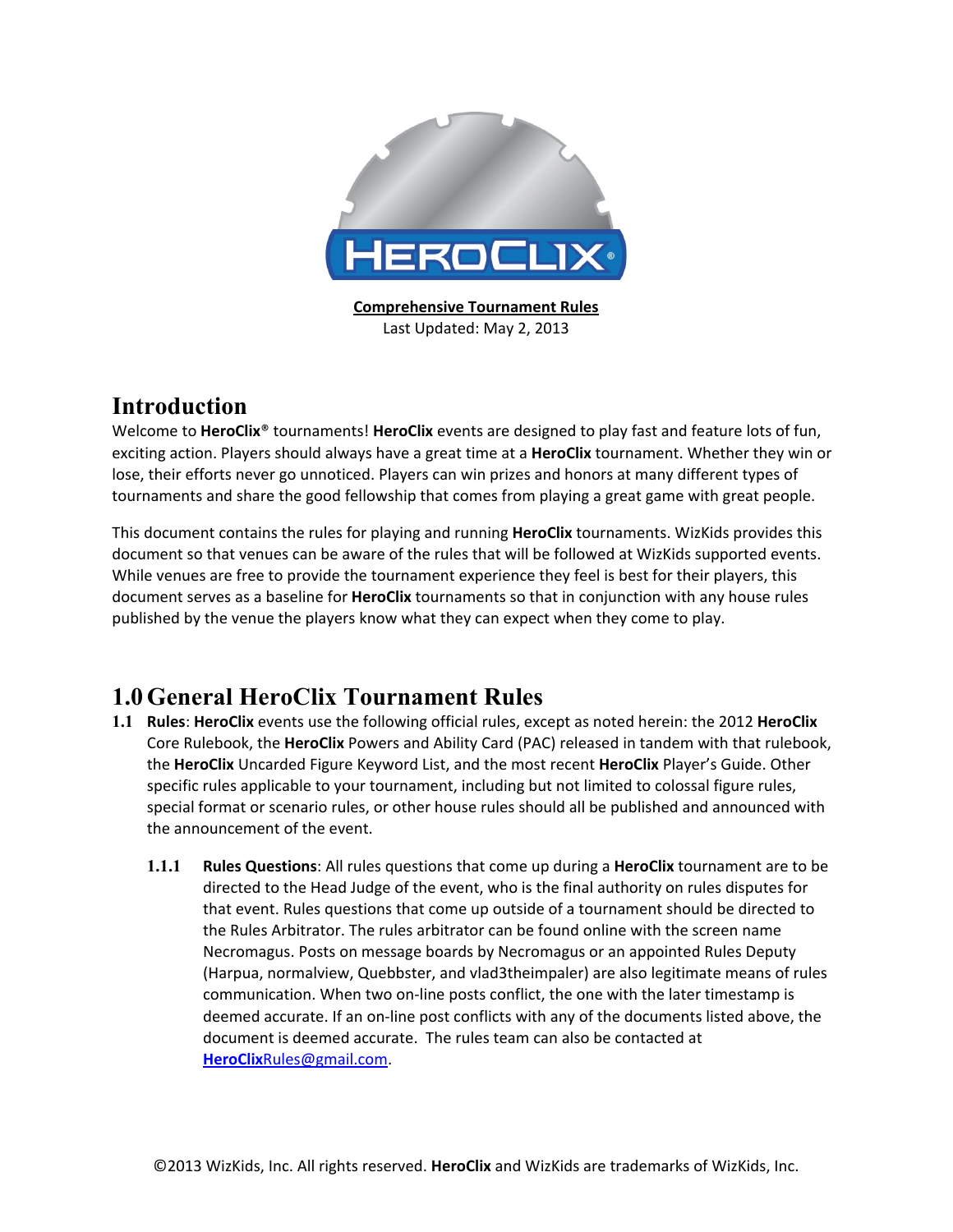- **1.1.2 Tournament Rules Questions**: All questions about tournament rules or procedures that come up outside of a tournament should be directed to **HeroClixRules@gmail.com.**
- **1.2 Tournament Procedure**: Matches consist of one game each. Pairings in the first round of a standard Swiss-style HeroClix tournament are determined randomly. After the first round, the judge determines pairings by tournament standing, including tiebreakers (see Section 1.2.3); for example, the player with the best record faces the player with the second-best record, the player with the third-best record faces the player with the fourth-best record, and so on. The judge must take care to avoid any rematches during Swiss rounds, pairing players with the next lower rated player instead (and so on, until a match is found). Rematches are acceptable only once Swiss rounds have ended and championship rounds have begun (when championship rounds are used).
	- **1.2.1 Rounds: HeroClix** tournaments typically consist of three or four rounds of Swiss pairings. The number of rounds must be announced by the judge at the beginning of each tournament. Each HeroClix tournament must consist of a minimum of three rounds, each round lasting approximately 45-55 minutes, with the judge deciding precisely how much time for a given round. All matches played within one round are allotted the same amount of time. For specific events, single-elimination championship rounds might be required after the conclusion of Swiss rounds. The number of championship rounds should be announced by the judge at the beginning of each tournament.
	- **1.2.2 Victory:** Victory in each match is determined as described in the latest HeroClix Rulebook and any official errata or clarifications in the **HeroClix** Player's Guide unless altered by the rules for that particular event.
	- **1.2.3 Tournament Winner and Tiebreakers:** Tournament win-loss record is the primary factor in determining ranking during all Swiss rounds in all HeroClix tournaments unless otherwise specified. Draws are not permitted in HeroClix. Ties in tournament win-loss record during the Swiss portion of each tournament are resolved by the following criteria in the order below:
		- 1.2.3.1 The total victory points accumulated throughout the Swiss portion of the tournament.
		- 1.2.3.2 The total win-loss record for all previous opponents of the tied players.
		- 1.2.3.3 The total victory points accumulated by all previous opponents of the tied players.
	- **1.2.4 Byes:** A bye is issued when there are an odd number of players in a Swiss event. A bye is considered to be a win with the worst possible victory conditions; therefore each bye is scored as a win with 0 victory points. First-round byes are assigned randomly. In subsequent rounds, the bye is assigned to the lowest-ranked player. However, the judge should take care to ensure that no player received the bye more than once in a tournament. Byes can be assigned using different rules for specific events, so long as the judge announces the different method at the beginning of the tournament.
	- **1.2.5 Timekeeping: HeroClix** rounds last 50 minutes. The judge running the event should make four announcements regarding time during a match. The first, to announce that time for the match has begun. The second, to announce that 20 to 30 minutes are remaining in the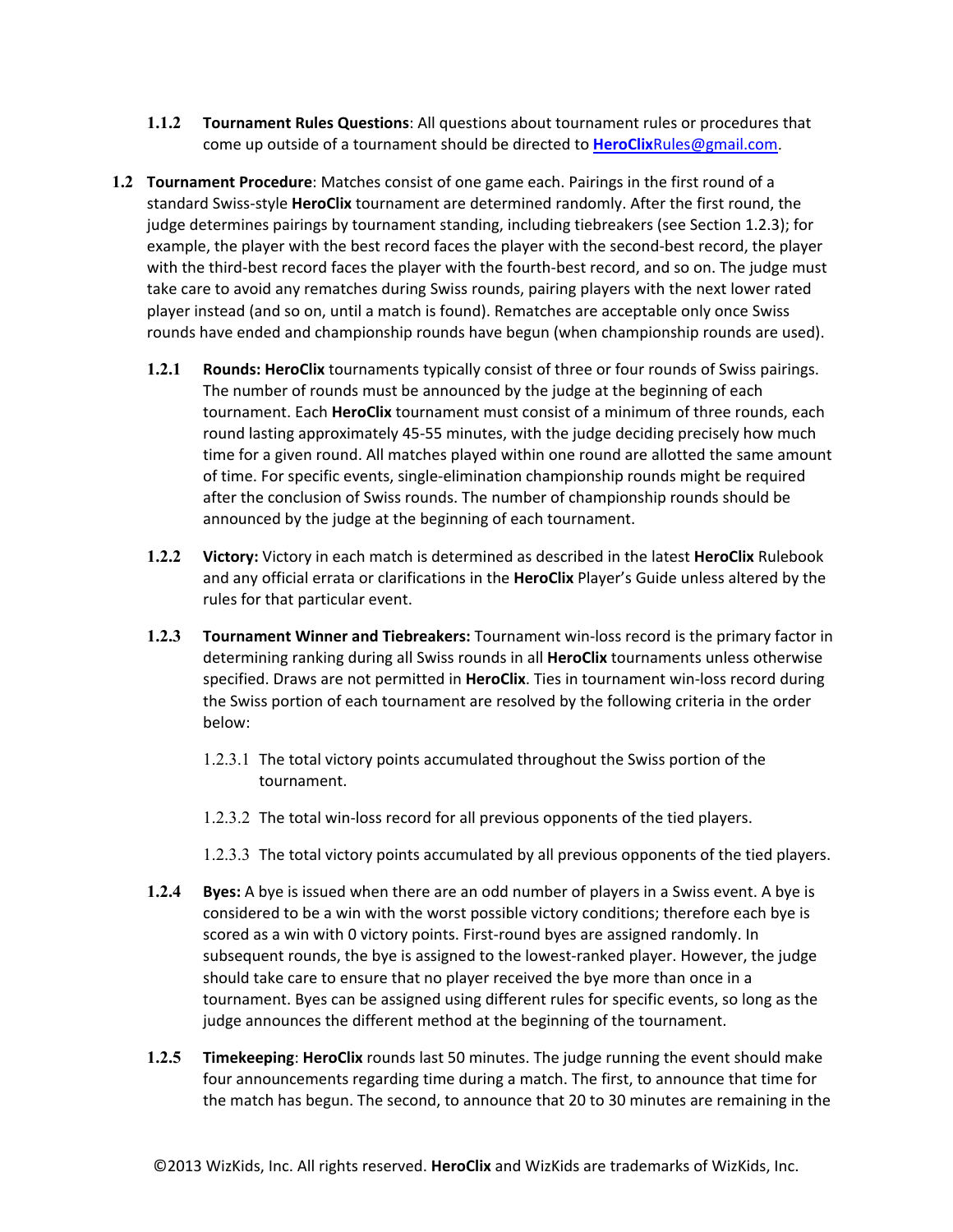match. The third, to announce that 5 to 10 minutes are remaining in the match. The final announcement is when time for the match has elapsed. Once time is called, the game ends immediately. If an action was announced but not yet completed, the acting player may complete the action (and any subsequent free actions that are a part of that action). Judges are allowed to run events with different time limits. Although the approximate time for the round must be known to the players, at the judge's discretion, at the start of the match, the judge may add or subtract 1 to 5 minutes from the total time for the round. When this takes place, the judge must announce that the 50 minute time limit is an approximation.

- **1.2.6 Judges Playing in Events**: The judge's role in an event is to present a fair and impartial face to the tournament decisions. At a WizKids sponsored event, judges are requested to not participate in the event as a player, even if they forgo prizes and/or tournament advancement. Judges are allowed to play in a casual game with a player who has a bye, though their duties to the other matches should take priority.
- **1.2.7 Legality of Game Elements: HeroClix** game elements are legal in all formats on the official release day of each **HeroClix** set. Game elements with the set symbol of an upcoming set that are obtained by any means (including Prereleases, mailings, and other promotions), are not legal in any constructed format until the official release day.
	- **1.2.7.1 WizKids Sponsored Tournaments: HeroClix** game elements are not legal in a Constructed Event until one (1) week after the release date.
- **1.2.8 HeroClix Force Composition: HeroClix** forces must conform to all rules for the format being played. **HeroClix** forces do not have to be revealed to anyone except the judge until the beginning of the first match of the tournament, following the pregame procedures detailed in the latest HeroClix Rulebook. Judges can request to view a player's force at any time after the player has signed up for the tournament. A written list of the force composition, including all game elements, may be required by the judge before the tournament begins. **HeroClix** forces can't change their starting composition for the remainder of the tournament once revealed at the beginning of the first round.
- **1.2.9 Required Materials:** All players are responsible for bringing the following materials to Constructed **HeroClix** events: a **HeroClix** force legal for that tournament of the appropriate build total; character cards for members of your force with character cards (one for each, even duplicates); up to three objects legal for that tournament; 2d6; funds sufficient to cover any entry fees or booster purchases to the tournament; and tokens, coins, or other objects to use as action tokens. At their discretion, WizKids or the venue sponsoring the event can provide standard objects, dice, maps, and/or tokens. WizKids or the venue sponsoring the event can dictate a policy requiring the use of specific objects, dice, map sizes, and/or tokens. If a game element on a player's force has special rules (such as is typical for a colossal figure), players are responsible for bringing those. Players are responsible for being aware of any clarifications for any game pieces on their forces as published in the HeroClix Player's Guide: Golden Age. Players are expected to have a general knowledge of **HeroClix** game play. The current rulebook, PAC, and Player's Guide are recommended, but not required. Players using a mechanic that requires additional game pieces or information are required to bring the necessary pieces so that the mechanic can be fairly played by both players in each match.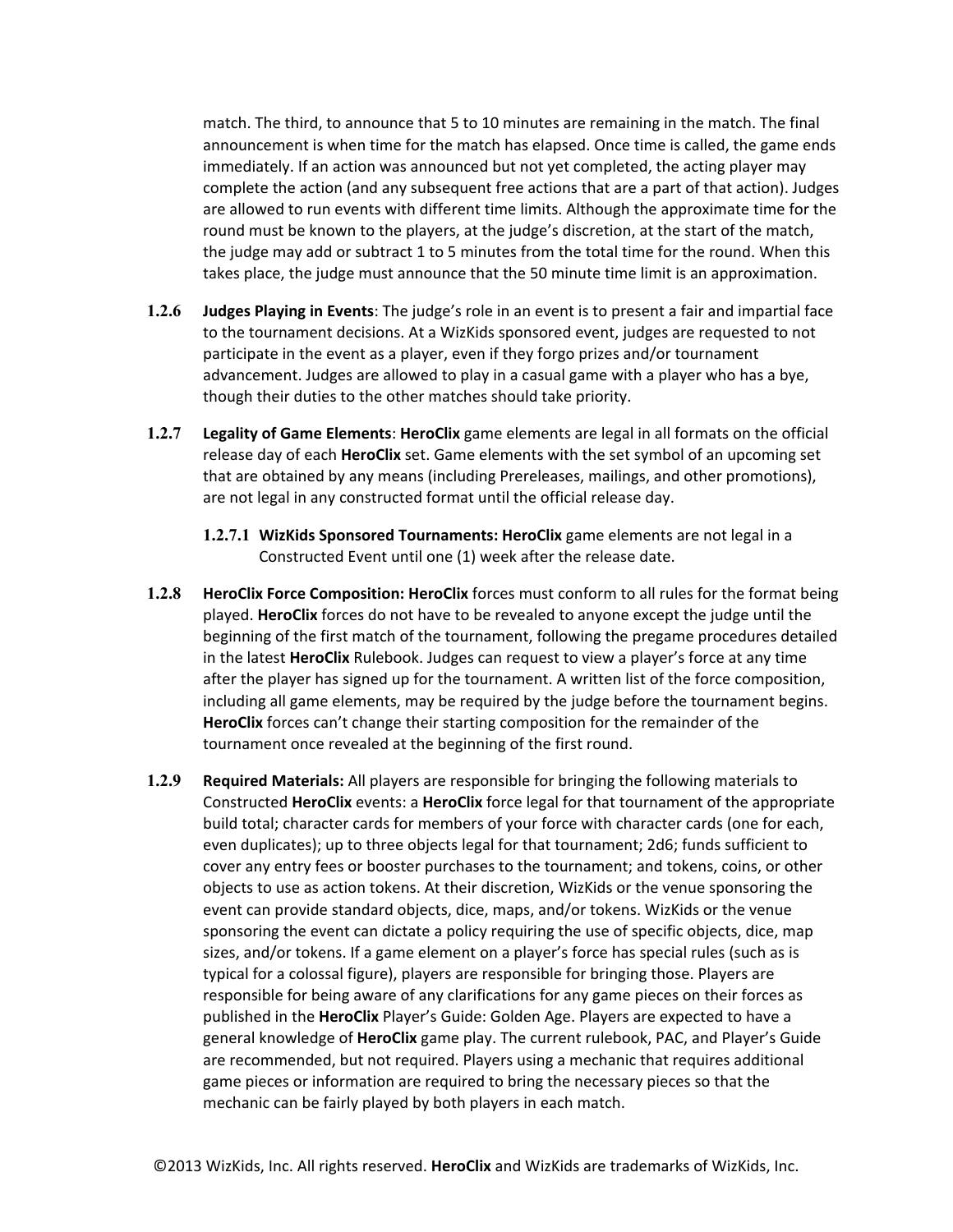- **1.2.10** Maps: Any WizKids-created **HeroClix** map is considered legal if the set through which it was released is legal for the format. Maps released with a Modern Age set can be used in Modern Age events (whether it is sealed or constructed), Golden Age maps can be used in Golden Age events, and *Star Trek: Tactics* maps can be used in a *Star Trek: Tactics* event. If an event restricts force builds to particular set(s), then only maps from those set(s) may be used. Venues may dictate that maps are restricted to  $2 \times 3$  maps if space issues are a concern. Venues may dictate for an event that only a particular map (or maps) will be used for any or all of a specific round, though this should be announced prior to the event. All WizKids sponsored events will only permit the use of maps that include the color designations for terrain and starting areas.
- **1.2.11 Print and Play:** Any Printed Element of a HeroClix game piece may be printed and used as if it were an official element. The printed element must not represent the game text differently than (a) how the printed element originally appeared or (b) how the printed element is currently ruled/worded as per the HeroClix Player's Guide: Golden Age. Printed elements include: Character cards (but not the figure itself), bystander tokens, feat cards, battlefield condition cards, special object cards (but not a 3D object itself).
- **1.2.12 Custom Sculpts:** Venues may restrict or allow the use of custom sculpts for their events. A WizKids sponsored event will permit custom sculpts to be used with the following provisions:
	- 1.2.12.1The dial and figure base must be unchanged from its original form.
	- 1.2.12.2The sculpt cannot be considered to be a deliberate attempt to misrepresent the capabilities of the played figure. The head judge is the final arbitrator of this decision.
	- 1.2.12.3The player must have the figure available with the authorized sculpt.
	- 1.2.12.4Each round, the opponent must be given the opportunity to deny the use of the custom, in which case, the player must accede.
- **1.2.13 Information:** All information that is part of a **HeroClix** tournament once it begins is public information, except information on any dial not visible in the current slot, and any information specifically indicated as non-public by game rules, tournament rules, or ingame abilities.
	- 1.2.13.1Spectators or players who are not involved in a match cannot interrupt the match to ask about any information, public or otherwise.
	- 1.2.13.2Figures which may be brought into the game after the game begins are permitted in the play area, but such figures must remain on a click with no combat values.
	- 1.2.13.3Electronic devices, such as cell phones or tablet PCs, are not permitted in the play area and should be put away.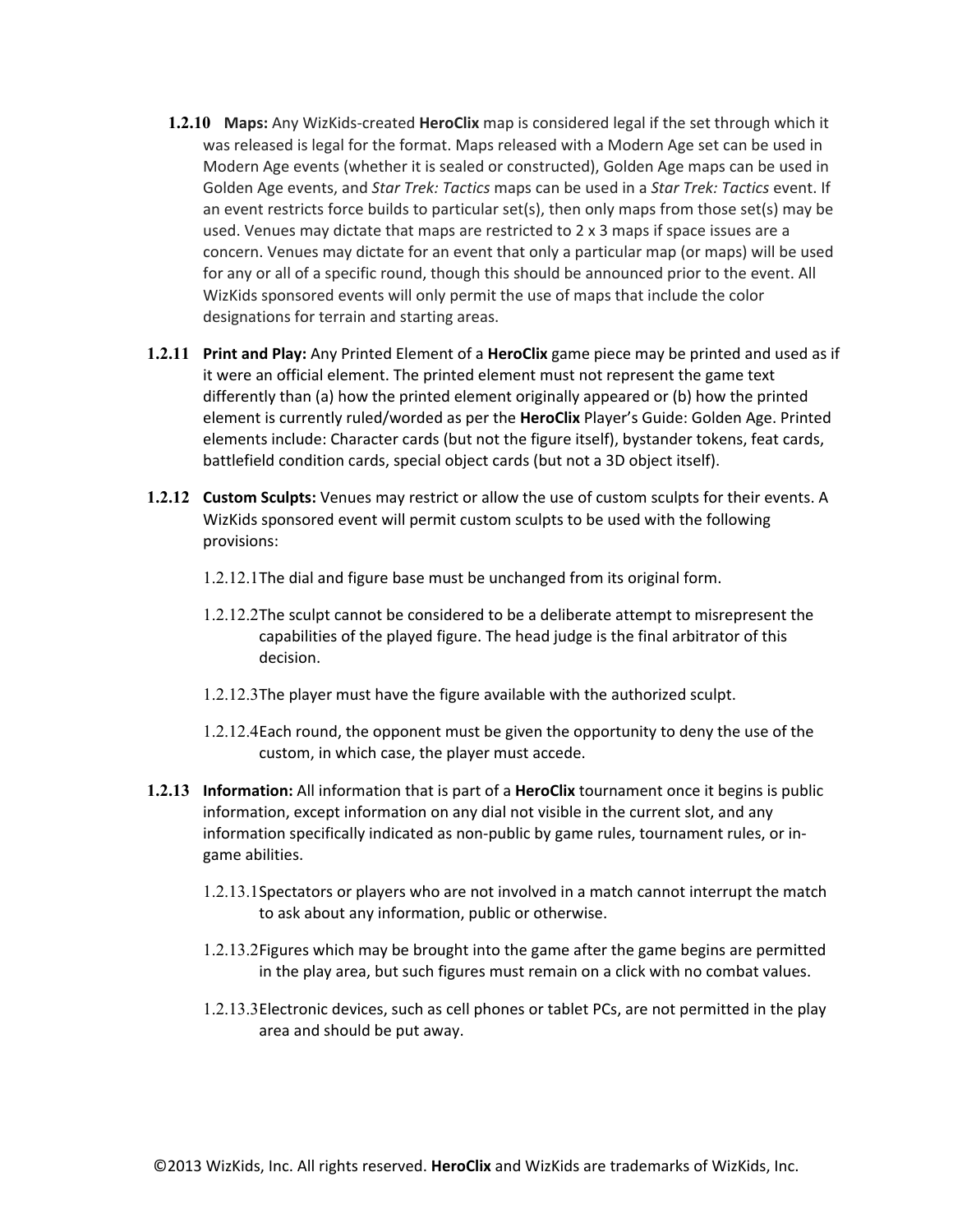# **2.0 HeroClix Ages**

- **2.1 <b>General Rules**: HeroClix segregates all sets into two ages Golden Age and Modern Age. Once a year (typically in the spring time) an announcement will be made that will delineate which sets will shift from Modern to Golden, timed to correspond with a (typically) summer time release. Modern Age typically encompasses the last 2 years of product (taking into account that there was a period of time when no new sets were released).
	- **2.1.1 List of Modern Age sets:** The following **HeroClix** sets comprise the Modern Age. Any sets hot included on this list are considered to be Golden Age: *Brightest Day, DC 75<sup>th</sup> Anniversary,%Giant:Size%X:Men,%Green%Lantern,%Green%Lantern%Corps%Fast%Forces,%WizKids%* 2011 Exclusives, Street Fighter, Crimebusters Fast Forces, Captain America, Warriors of Asgard Fast Forces, Superman, Battle for Smallville Fast Forces, The Incredible Hulk, Smash Fast Forces, Infinity Gauntlet, Galactic Guardians, Annihilators Fast Forces, The Avengers *Movie,%The%Avengers%Movie%Starter,%Dark%Knight%Rises,%Giant:Size%X:Men%Fast%Forces,%War%of%* Light Fast Forces, Chaos War, Chaos War Fast Forces, WizKids 2012 Exclusives, Justice *League%New%52,%Justice%League New%52%Fast%Forces,%DC%HeroClix%:%10th%Anniversary, Marvel% HeroClix%:%10th%Anniversary,%TabApp,%Batman,%Batman%Fast%Forces,%No%Man's%Land,%Sreets% of%Gotham,%Streets%of%Gotham%Fast%Forces,%Amazing%Spider:Man,%Batman:Gotham%City% StrategyGame,* and any Marvel, DC or Street Fighter sets released after any Modern Age set*.*
		- **2.1.1.1** On July 1st, 2013, the following HeroClix sets will rotate from Modern Age to Golden Age: Brightest Day, DC 75<sup>th</sup> Anniversary, Giant-Size X-Men, Green Lantern, *Green%Lantern%Corps%Fast%Forces,%WizKids%2011%Exclusives,%Street%Fighter,% Crimebusters%Fast%Forces,%Captain%America,%Warriors%of%Asgard%Fast%Forces*
	- **2.1.2 Reprinted Characters:** When a character has been reissued in a Modern Age set, then the Golden Age equivalent character can be used in a Modern Age event as well. An equivalent character has all the same game mechanics and sculpt, differing only by its set symbol and figure number.
	- **2.1.3** Purple Ring and Promotional Characters: These figures are not legal in any WizKids sponsored event. Promotional characters have the word "Promo" next to their set symbol.
	- **2.1.4 Disclaimer:** WizKids reserves the right to alter these rules at any time on a temporary or permanent basis, including allowing specific exceptions to these rules for special events.
- **2.2 Modern Age Rules**: Modern Age events restrict the player's force to being made up of only characters and possibly objects and/or resources. All characters and resources must be from the Modern Age sets (listed above) and objects must either be standard objects or special objects from the Modern Age sets. Alternate Team Ability cards are permitted in Modern Age events regardless of the set they were originally printed. Between the event format (see below) and special rules (established in the event description), other rules may be applied to the force construction.
- **2.3 Golden Age Rules:** Golden Age events have no restrictions on the player's force other than standard **HeroClix** rules. Between the event format (see below) and special rules (established in the event description), other rules may be applied to the force construction.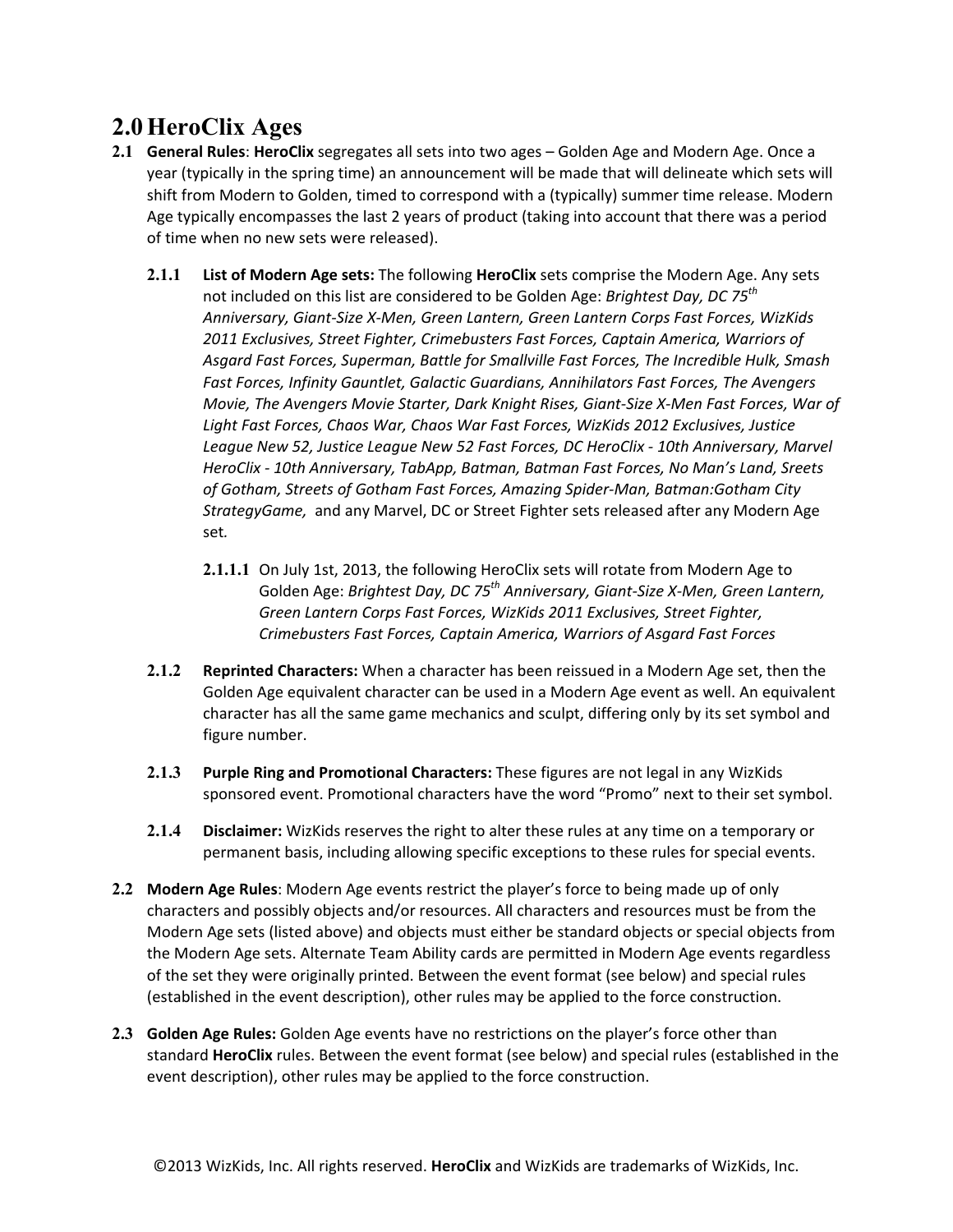**2.3.1 <b>Battlefield Condition Cards:** A player is not required to bring any battlefield condition cards (BFC) to an event, but they are legal in all Golden Age events. Each player can add a number of BFCs to his or her force equal to the total number of rounds in the tournament (counting both Swiss and elimination rounds). Players must decide which BFCs to add to their forces before the first round of the tournament begins or the judge requires a written list, whichever comes first. None of the BFCs on your force can share the same name, regardless of any other differences in set symbol or other markings.

After choosing starting areas (see Battlefield Conditions on page 21 of the **HeroClix** 2011 *Core Rulebook*), each player chooses a BFC to use for that match from the BFCs selected earlier in the tournament. All players reveal their card at the same time. Players can choose to reveal no card (players can use placeholder cards – any card-sized element except another BFC - to reveal as "no card"). Players can't change their choice once another player has revealed their selection.

At the end of the round in which a BFC has been revealed, that BFC is removed from the tournament and can't be selected in future rounds. Written notation should be made by the judge or opponent at the judge's discretion as to which BFC was played in each round. For tournaments both with and without force lists, you must show your opponent(s) which BFCs are available to you to reveal if requested before anyone reveals a BFC for the round.

- **2.3.2** Themed Teams: Themed teams may use their ability to cause a player to cancel a BFC once per tournament. Written notation should be made by the judge or opponent at the judge's discretion as to which round this ability is used in. Other abilities granted by themed teams are not restricted in this way and may be used in each round subject to their normal restrictions.
- **2.3.3 Event Dials:** Event Dials are legal in Golden Age events, at the judge's discretion as well as the discretion of the opponent the player is facing.
	- **2.3.3.1** Event Dials with a point cost added to your force build are subject only to the rules of the event and the judge's discretion.
- **2.4** With the exception of the Away Team set, Star Trek: Tactics are NOT part of any HeroClix Ages. The Away Team set is considered Golden Age.
- **2.5 Build Totals:** Whatever format type is used for the event, the build total should be available in the event description. The default build total is 300 points.
- **2.6 Replacement Characters:** Whatever replacement character policy the event will use should be available in the event description. The default replacement character limitiation is 3 per 100 points of the build total, with a maximum of 15 replacement characters per force.

### **3.0 Constructed Event Formats**

**3.1 Constructed Format:** The Constructed format allows for any game elements of the designated Age to be used in force construction.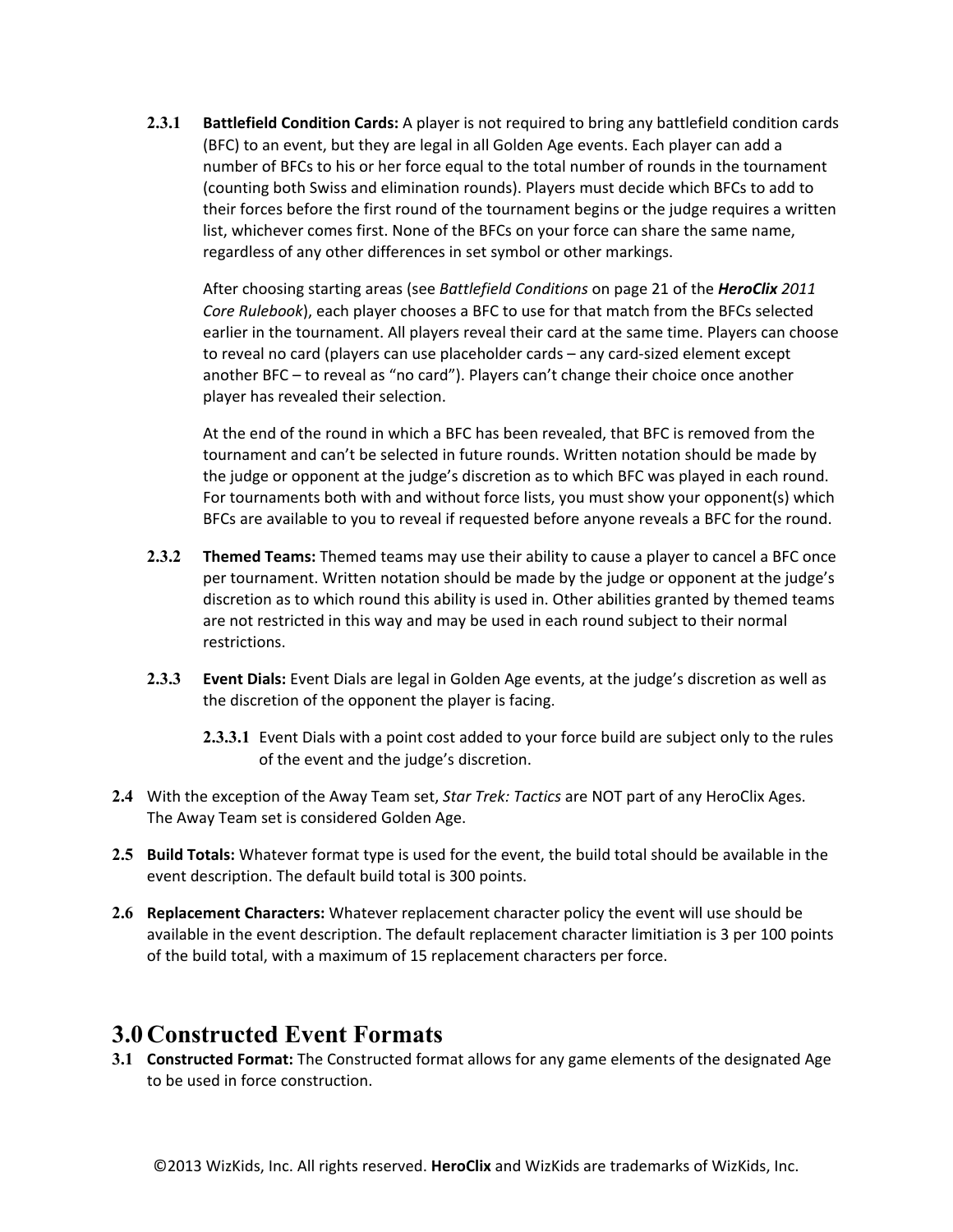**3.2 Floor Format:** The Floor format includes specific set and number information in its description. The set indicates which set must be used in force construction and the number is the percent of the available build total that must consist of game elements from the indicated set.

### **4.0Limited Event Formats**

- **4.1 Booster Requirements:** A Limited event uses game elements from a predetermined number of unopened HeroClix boosters. To begin, each player should receive the same number of boosters. These boosters are typically all from the same set. Build totals are typically 100 points per booster when the boosters used have four figures per booster. Build totals are typically 150 points per booster when the boosters used have five figures per booster. If an odd number of boosters is used, venues should round up to the next even 100 points.
- **4.2 Purchase Requirements:** The venue sells all of the boosters at a Limited event. Players cannot bring unopened boosters from other venues or their personal collections.
- **4.3 Illegal Characters:** If a player opens a booster with an illegal character in a Limited event, the player can choose to continue without the illegal character or to replace the entire booster, at the player's expense (some venues, at their discretion, might cover this expense). Partial replacements can't be made. Illegal characters are those for which the character number on the base and the combat dial (left of the green starting line) do not match. A character that is missing a print-and-play element, has errata, or is broken is not considered an illegal character.
- **4.4 Force Construction:** After players have received all game elements that are eligible for their force, they have 15 minutes to create a tournament legal force. Players cannot trade any game elements or boosters. Players cannot use any game elements on their force unless it came from a booster opened for this event. Mechanics that allow for game elements to be brought onto your force midgame (such as the Alter Ego mechanic) can be used in a Limited event, but only if the game element being brought in was also from a booster opened for this event.
	- **4.4.1 Objects:** Standard Objects may be included in a player's force (even if not available in the opened boosters). Special Objects that are pulled from a booster as part of a Limited event are legal to be added to one's force. The force's object composition must still adhere to the normal rules for object types the player must have.
	- **4.4.2 Feats:** Feats are legal in Golden Age Limited events and count toward the build total; all normal rules apply.
	- **4.4.3 Battlefield Conditions:** Battlefield Condition cards are legal in Golden Age Limited events. The same Battlefield Condition card can be played in each round of the tournament. Other rules regarding Battlefield Conditions apply normally.
	- **4.4.4 Event Dials:** Event Dials are legal in Golden Age Limited events, at the judge's discretion as well as the discretion of the opponent the player is facing.
		- **4.4.4.1** Event Dials with a point cost added to your force build are subject only to the rules of the event and the judge's discretion.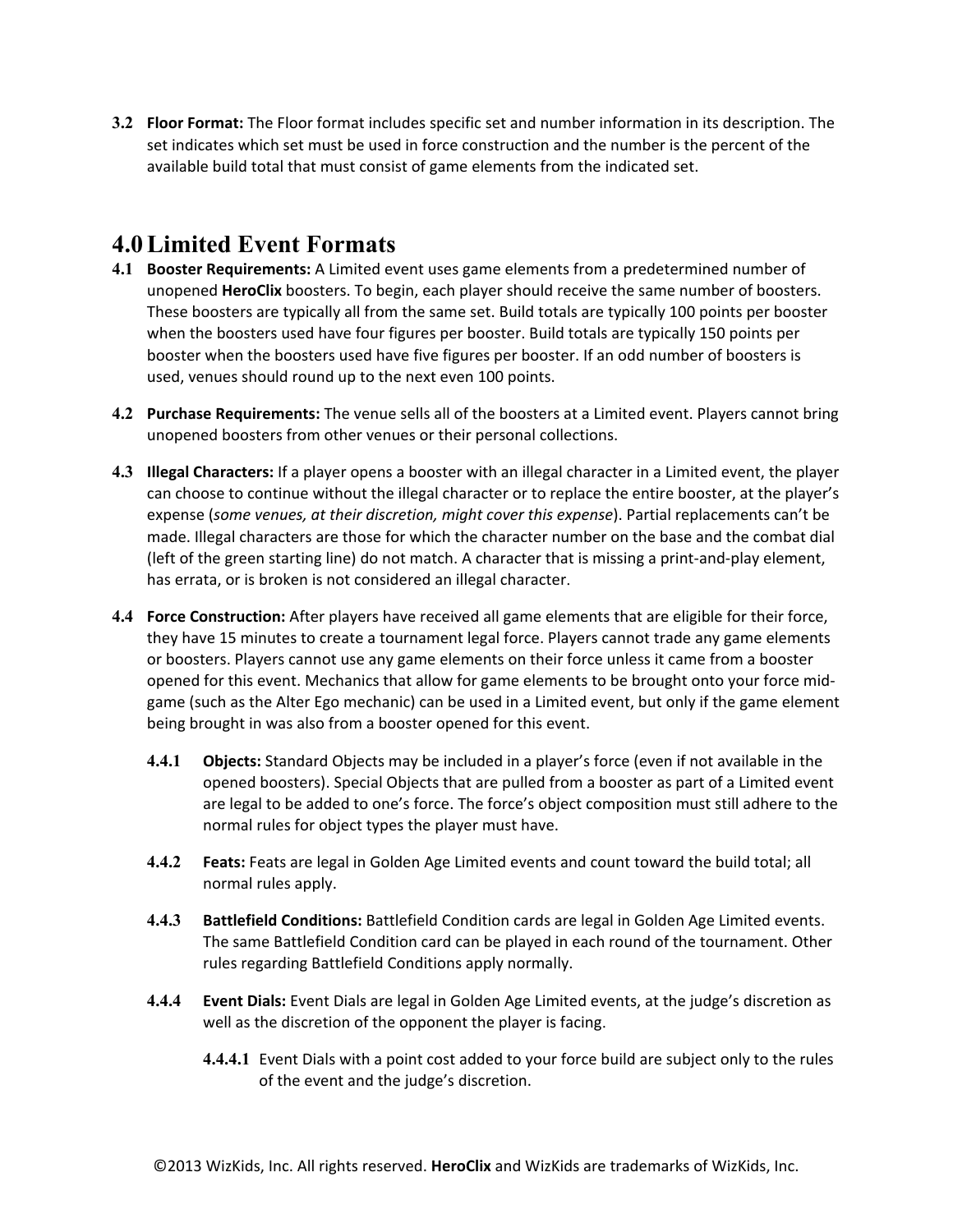- **4.4.5 Bystander Tokens:** Bystander Tokens are legal in Golden Age Limited events and count toward the build total; all normal rules apply.
- **4.4.6 Themed Teams**: Themed Teams are legal in Golden Age Limited events; all normal rules apply.
- **4.5 Opening Boosters:** When instructed to do so by the judge running the event, each player in a Limited event should open his or her boosters, count the characters in each, and verify that they are not illegal. If a player receives an incorrect number of characters or an illegal character, he or she must immediately notify the judge (see Section 4.3, *Illegal Characters*). The game elements in these boosters make up the player's potential force.

#### **4.6 Limited Event Formats**

- **4.6.1 Sealed Format:** Players build their force from all available game elements from their boosters.
- **4.6.2 Draft Format:** Players are assigned to a pod of players. Pods may be made up of any number of people (including the entire set of tournament players), though judges should attempt to keep the number of people per pod relatively equal. Within a pod, players open their booster at the direction of the judge. Between each event below, the judge may direct players to pass the remaining contents of the booster to another player.
	- 4.6.2.1 Open booster
	- **4.6.2.2** Verify figures are not illegal (see Section 4.3, *Illegal Characters*). If the player chooses to play the booster with the illegal figures, that player must select one of those illegal figures for each of his selections in step 0 until all of the illegal figures have been selected.
	- **4.6.2.3** All characters are turned to their starting click (no other clicking is permitted until after all elements have been drafted).
	- **4.6.2.4** A game element is selected by a player (this step typically begins with the player who opened the booster), then the remainder of the booster is passed to the player to the left.
	- **4.6.2.5** Repeat until all game elements have been selected by the players.
	- **4.6.2.6** After all game elements from all boosters have been selected, all players have their potential force. Each player would now build their force from the game elements they now have (to the build total of the event).
- **4.6.3 Battle Royale Format:** Designed to be quick play, Battle Royale is a special type of Draft tournament.
	- **4.6.3.1 Tournament Size:** A typical Battle Royale takes place with 4 players, each with one booster.
	- **4.6.3.2 Draft:** Players draft their potential force as with a normal draft event.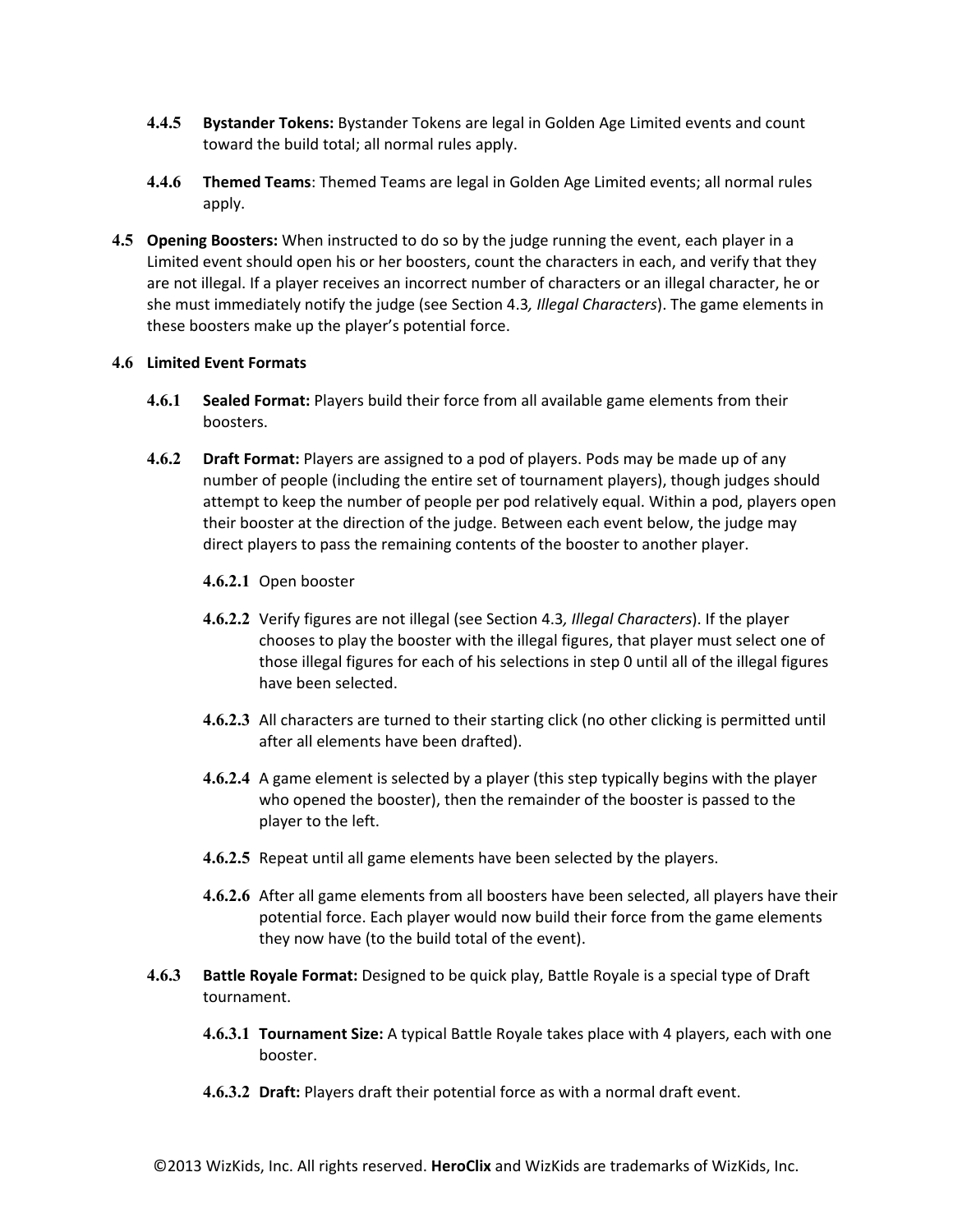- **4.6.3.3 Force Construction:** There are no restrictions on force construction each player uses all of the game elements they drafted.
- **4.6.3.4 Game Play:** This is a free-for-all event, in which each player is opposing to each other player. Play continues until an action resolves in which all players but one no longer control any characters, or until time has expired. The player with the highest victory points total is the winner.
- **4.6.3.5 Re-Draft:** At the conclusion of the game, players will return the figures they used for the event to the center of the map to create a prize pool to which will be added any additional prizes. Players will then participate in a snake draft and select their prizes with the winning player choosing first, and then on to the next player by descending final score. Prize drafting will take place in this order:  $1,2,3,4,4,3,2,1$ , etc…

## **5.0Team-Up Formats**

- **5.1 Tournament Types:** A Team-Up tournament follows all of the rules for a Constructed or Limited Event Format with exceptions as noted below.
- 5.2 **Force Construction:** Each team's force is divided into 2 squads. Each squad is limited to be no more than 50% of the build total for the event. Although there are 2 squads, the force is still considered one team, with both players being considered the "you" refered to by certain powers and all characters from both squads considered friendly to each other (and opposing all of the characters on both of the squads of the opposing team).
	- **5.2.1 Example 1:** A 500 point Team-Up event requires that each squad be made up of no more than 250 points each. It would not be legal to have one team be 260 points while the other is  $240$  – each team must be 250 points or less.
	- **5.2.2 Example 2:** Since the squads comprise one team, if a squad has a Unique character on it, the other squad cannot use the same Unique character.
- **5.3 Limited Events:** A team of players open boosters and draft a potential force following the same rules as a regular event. In the event that the players cannot agree on a particular decision (illegal figure, drafting, etc.) then the two players should roll 2d6, with the player rolling the highest value choosing (reroll ties).

#### **5.4 Actions**

- **5.4.1 Action Pool:** The action pool is divided between the 2 players evenly. In an event with an odd number of actions (e.g., a 300 point event), the default number of actions in the action pool is rounded up. One player's actions may not be redistributed to the other player, though if any player gains actions in their action pool (e.g., Leadership), the extra action may be distributed to either player on the team.
- **5.4.2 Assigning Actions:** Players may discuss strategy and advice among themselves. Ultimately, when an action is assigned to a character, only the player of that squad may declare the